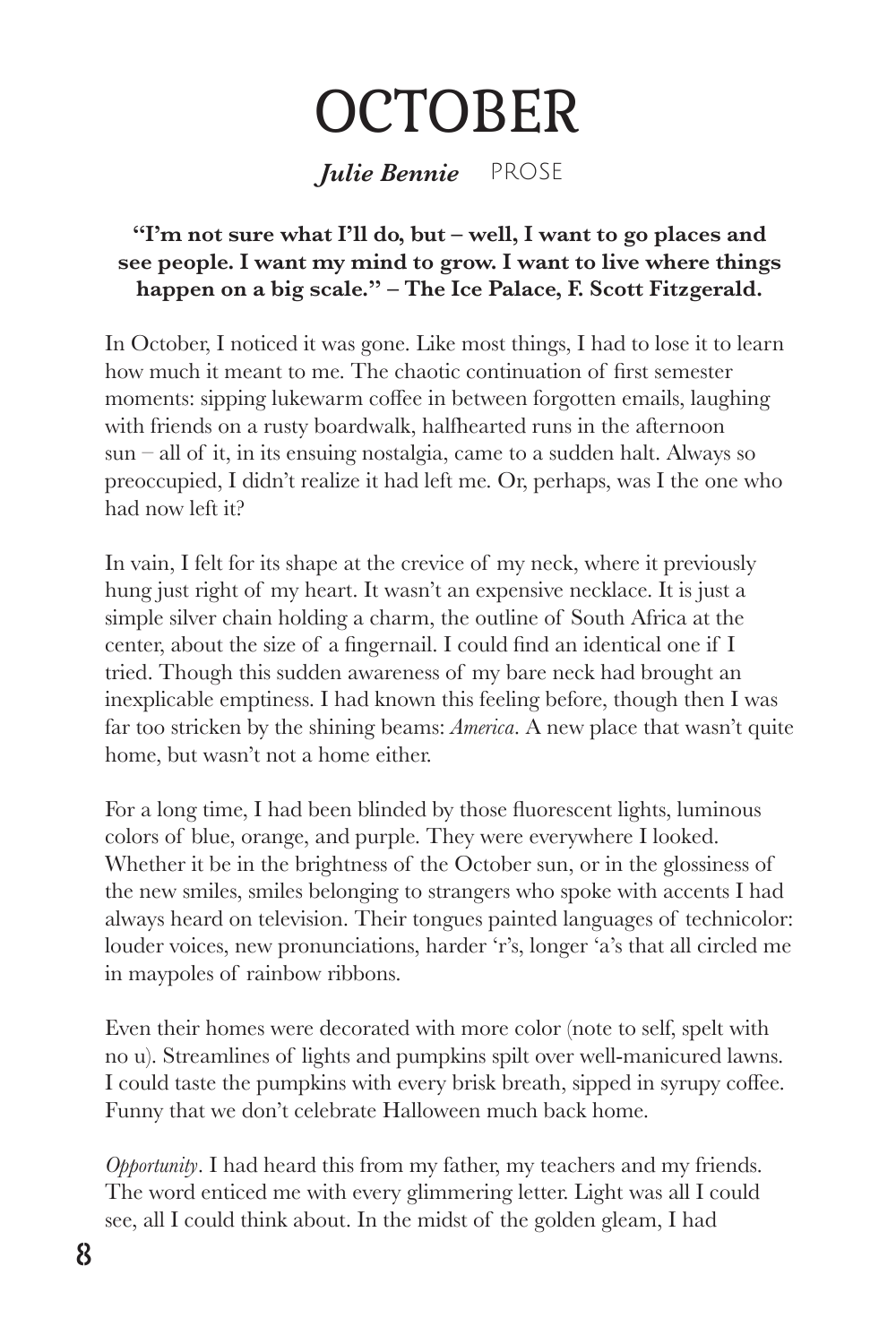misplaced my silver chain. Though how? When?

I began to trace my steps, back to the beginning. A time before October, lights, and pumpkins.

**Beginning** (*noun*, or *verb*, depending on your perspective): the dusty smell of cardboard, a new bank account, velvet envelopes clothed with heartfelt sentences (*noun*). A world experienced through the haze of jetlag, like morning fog before sunrise.

## *Sunset*

I had received the necklace as a gift the day before my flight. We were running late; Georgie awkwardly moved the clutch of her raspberry polo as we sped up the winding incline. The windows were open slightly, welcoming the sharp sea wind and final rays of the sun that illuminated her wavy braid.

Sandwiched in between dotted cars, we laughed with relief that we had made it to the top of the hill. The descending sun bounced off the forests and crystalized the ocean. I remembered my 8th birthday, when I impulsively sprinted into its icy waves. Denim jeans stuck to my skin while sand wedged stubborn tangles into my hair. But my decision was all worth it—not because it made much sense, but merely because I had wanted to do it.

I gazed at the sun, the one that had tucked me in every night. Though now, I stood beyond it, watching the pomegranate rays fall below my untied laces. The world got darker as it brought a chilly breeze and a starry city. I glanced again at my friends, who huddled together underneath old blankets. I shuddered. The next time I saw this sky, everything would have changed.

## *Sunrise*

My mom couldn't download an app. We were sitting in the airport café as she frantically jabbed the cellphone's screen, her fingers no match for the incessant 'Failed to Connect.'

Her soft lines converged as a tiny tear escaped from her warm eyes. All she wanted was for the digital map to show my location. She needed these pixelated coordinates, the confirmation that I would always be in the world,